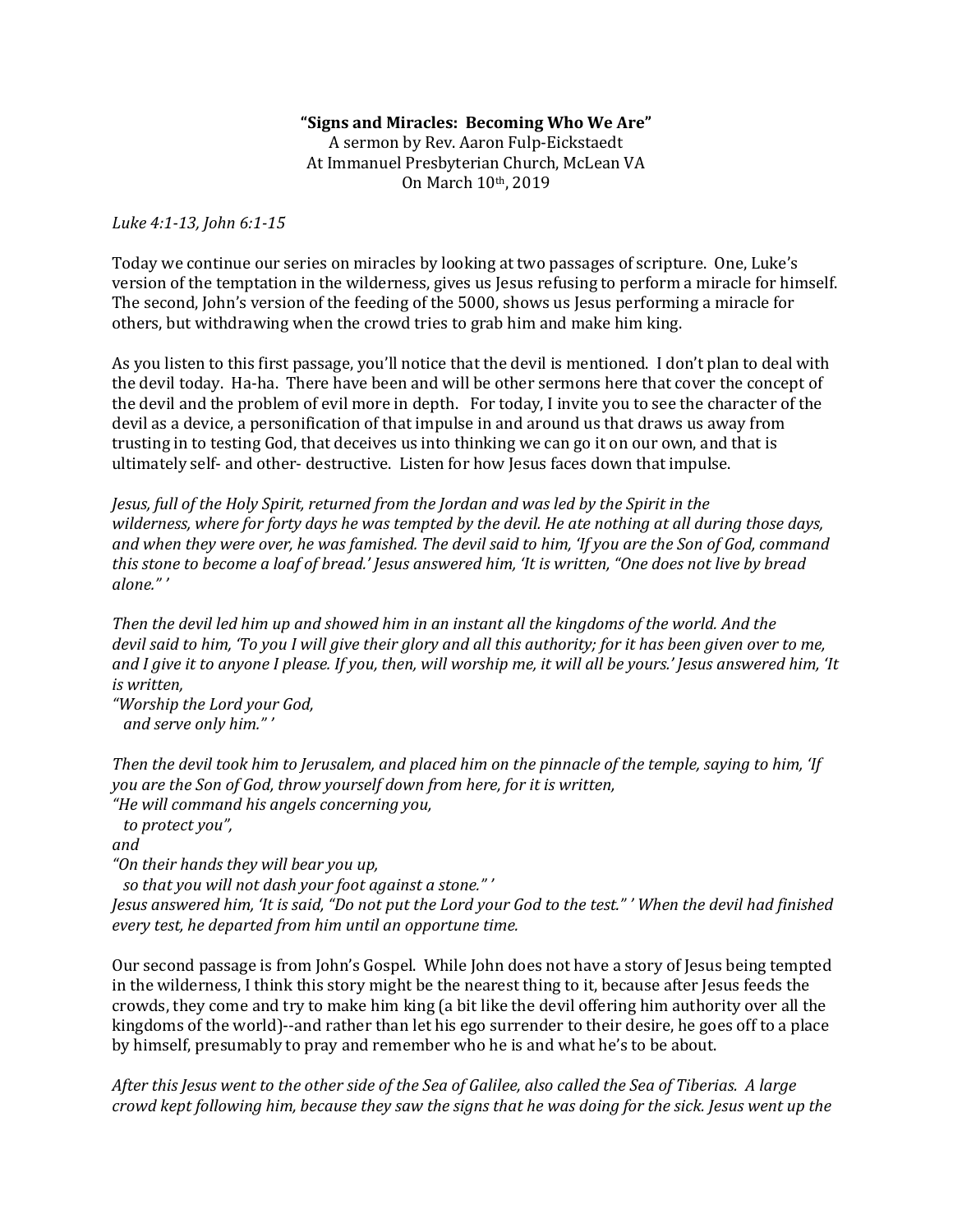*mountain and sat down there with his disciples. Now the Passover, the festival of the Jews, was near. When he looked up and saw a large crowd coming towards him, Jesus said to Philip, 'Where are we to buy bread for these people to eat?' He said this to test him, for he himself knew what he was going to do. Philip answered him, 'Six months' wages would not buy enough bread for each of them to get a little.' One of his disciples, Andrew, Simon Peter's brother, said to him, 'There is a boy here who has five barley loaves and two fish. But what are they among so many people?' Jesus said, 'Make the people sit down.' Now there was a great deal of grass in the place; so they sat down, about five thousand in all.Then Jesus took the loaves, and when he had given thanks, he distributed them to those who were seated; so also the fish, as much as they wanted. When they were satisfied, he told his disciples, 'Gather up the fragments left over, so that nothing may be lost.' So they gathered them up, and from the fragments of the five barley loaves, left by those who had eaten, they filled twelve baskets. When the people saw the sign that he had done, they began to say, 'This is indeed the prophet who is to come into the world.'*

 *When Jesus realized that they were about to come and take him by force to make him king, he withdrew again to the mountain by himself.* 

In *The Sellout,* the Man Booker prize winning novel by Paul Beatty, the main character, a young African-American man, says, *"You have to ask yourself two questions. Who am I? And how can I become myself?"* <sup>1</sup>

The book, which I just heard about a few weeks ago and now desperately want to read, details the absurdist journey he takes to answering those questions. In turn, it might cause us to ask how any of us, and our country as a whole, might answer them, in light of racial injustice and otherwise. *Who are we? And how can we become who we are made to be? How can we become our best selves?* 

I think those are pretty good questions to carry with us as we move into the season of Lent. Because whatever else Lent is about, the Presbyterian author and preacher Frederick Buechner is right that it is a time when Christian people are supposed to ask what it means to be ourselves, and how we might become more fully who we were created and called and redeemed to be.

In that endeavor, we have a model in Jesus, who as Buechner puts it, spent 40 days in the wilderness grappling with those questions himself, asking himself what it meant to be Jesus. He's just been baptized. He's just heard God's voice telling him and those around him, that he is God's beloved child and that God is pleased with him. He's just had the Spirit come down on him like a dove, and now, according to our passage from Luke, he's been led into the wilderness by that same Holy Spirit. The Gospel of Mark puts it another way. The Gospel of Mark says that the Holy Spirit drove him into the wilderness.

Rather than framing how Jesus grappled with the question of *who he is and how he might become himself* as an internal dialogue, Luke sets up the devil as an interlocutor, trying to get Jesus to succumb to a different way of defining himself and what it means to be God's beloved child. Though the text says Jesus was tempted for forty days, Luke boils those temptations down into the form of three "If-then" statements.

First Jesus, who hasn't eaten in 40 says, hears a voice saying, "You're hungry. **If** you are God's beloved child, if you are God's beloved child, **then** prove it. Perform a miracle. Turn this stone into a loaf of bread **for yourself**."

Next Jesus, who must have known that his way of vulnerable love would come at great cost, hears that same voice saying, "If you will worship ME—**if** you will make ego and fear and desire for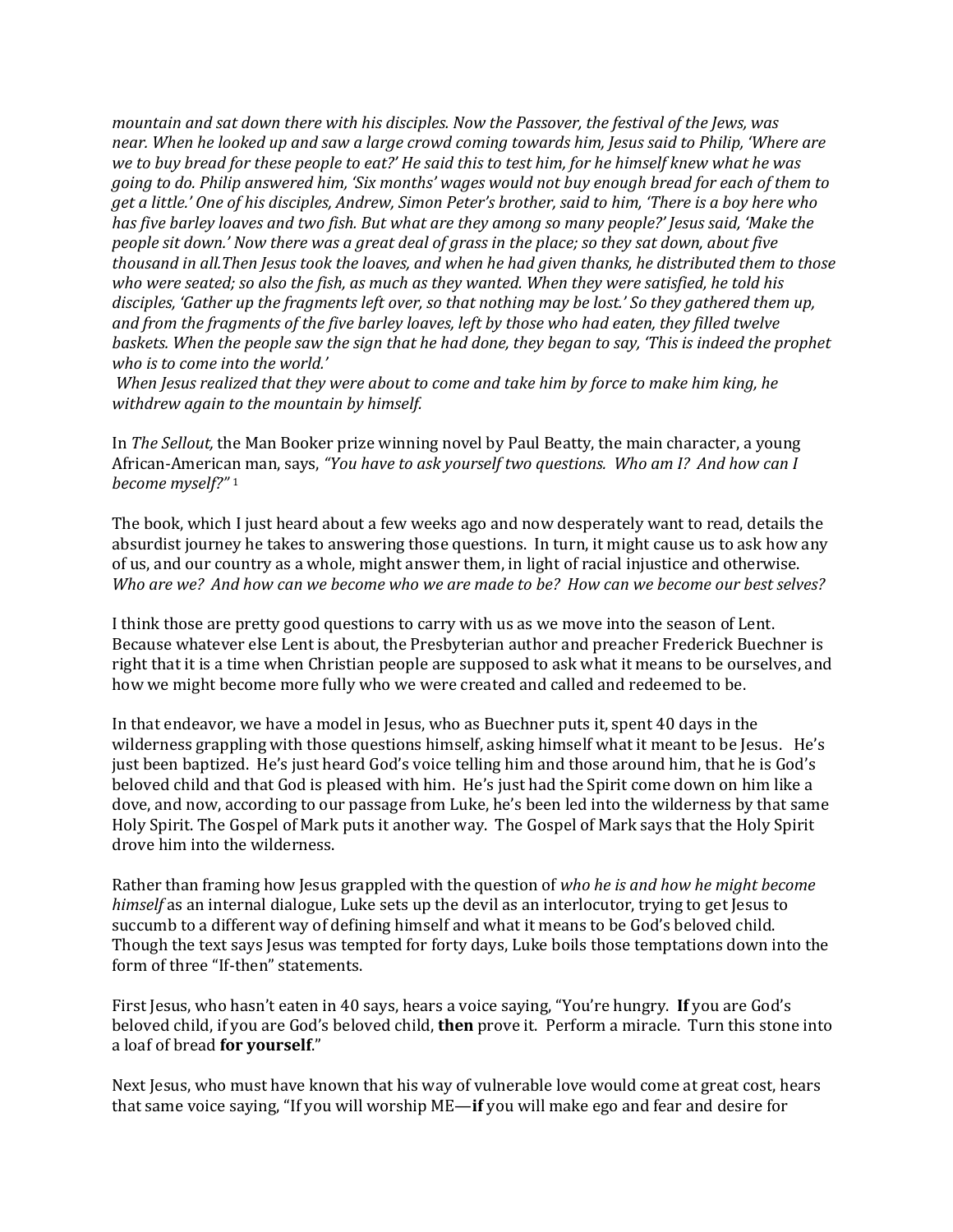control more important than your identity as God's child and trusting in God, *then* **I** will give you authority over all the kingdoms of this world."

Finally Jesus, who by this point might have liked to have had a tiny miracle worked on his behalf, just a little proof that God loved him, hears that same voice say, "If you are God's beloved child, then prove it. Throw yourself down from the top of the temple. After all, scripture says, 'God will command God's angels to protect you and they will bear you up so that you do not dash your foot against a stone.'"

Jesus withstands all of these temptations, of course because he's Jesus and he does so because he has, or develops, a clear sense of who he is and what it means to be what he was meant to be. But we do him, and ourselves, a disservice if we downplay the difficulty of that challenge that he faced. Because knowing that one is a child of God doesn't mean that it's not tempting to want to turn stones into bread when one is famished, or to give into our hunger for revenge when we've been hurt, or to feast on our anger and our resentment when we've been wronged, or to excuse our giving in to any one of a hundred unhealthy appetites. I've heard more than once, and I've even said it myself, "If you knew what kind of life I've had, you'd drink, too." There's always an excuse. By not giving into working a miracle for himself to address what was surely in his case a justifiable hunger, and responding to the voice that tried to convince him to do so with a calm assurance and a statement from scripture that human beings don't live by bread alone, but by every word that comes from God's mouth, Jesus shows us that it is possible to rely upon God to face down other unhealthy, ego-driven impulses. None of us will ever face the temptation to turn stones into bread. That's not a temptation that any of us faces. The temptations and addictions we face are more commonplace, and Jesus shows us that it is possible to face them down with God's help.

And knowing one is a child of God doesn't mean that it's not tempting to eschew the path of vulnerable love in the name of grabbing for power and control. The world in which we live can be a scary place. It is easy to believe if we could just run things and have them go according to our liking, God would be in God's heaven and all would be right with the world. And the illusion that we can control people, places, events, and things is a truly seductive one. So we are always susceptible to the temptation of selling out for the sake of obtaining power.

It plays itself out in the political realm all of the time. In the name of getting what they want, people of all political stripes, **all** political stripes, sell out their deeply held convictions, and excuse behaviors and hypocrisy they would never tolerate in the other party. Every time we do that, you and I, we sell a little bit of our souls and squander a little bit of our integrity and wind up worshipping our egos, and not a God who stands over and above the political realm, asking us to do justice and to love mercy and to walk humbly with God.

That's where real authority lies, and the trick when it comes to exercising power in any realm of our lives from the personal to the political is to remember that it is about something larger than ourselves. We are ultimately accountable to God, not party, not country, and certainly not our own fragile egos. We're accountable to God. In rejecting the devil's offer to seize power, and avoiding the crowds in John who want to make him king after he works a miracle, Jesus shows us that it is possible to keep proper perspective and to remember that God is in control, and not us.

Jesus responds to the voice which offers him power over everything, anything he wants, by saying, "Scripture says, worship the Lord your God and serve only him." To put it in terms of my mantra, what Jesus is really saying here is, "It's not about me, thanks be to God." How easy it is for any one of us to forget, in any realm of our lives, that it is not ultimately about us, but what God can do in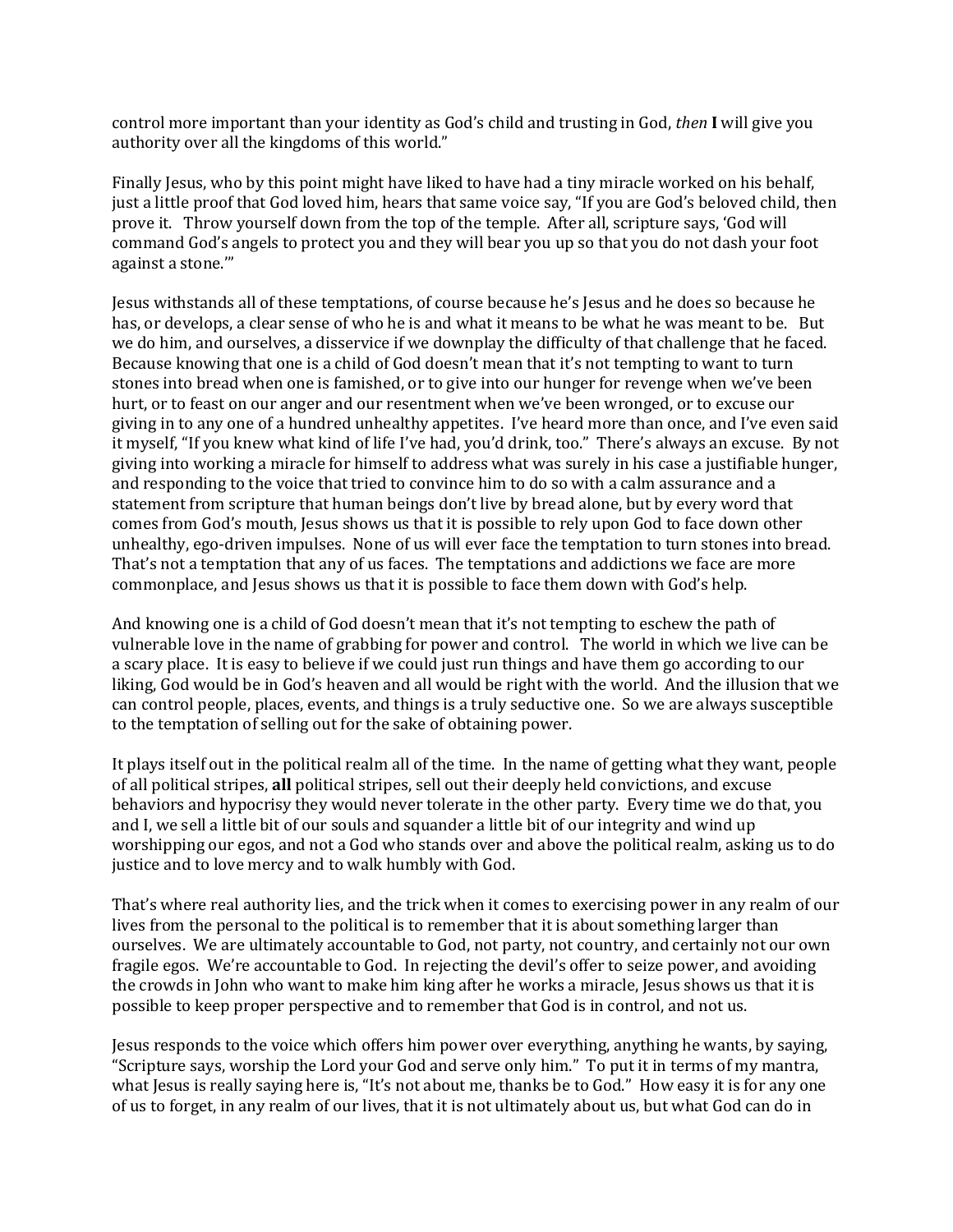and through us, including working for justice, including practicing mercy, including walking humbly with God.

The third temptation Jesus faces as he grapples with what it means to be himself, a beloved child of God, is the desire, at the end of a long and stressful time in the wilderness, when he is famished, absolutely famished, to test God. To have God show him a sign that he is beloved. The voice Jesus hears knows that it is always best to wait until a person is hungry, angry, lonely, or tired to give them the opportunity to step over the line. That's why the acronym has come about: hungry, angry, lonely, tired, HALT. Halt. Stop. Think before you act. That's exactly what Jesus does. The voices says, "Jump off the top of the temple, the Bible says, God will take care of you. Let God prove it to you." But Jesus doesn't jump, because he reaches for scripture and says, "The Bible says, don't put the Lord your God to the test."

So let's turn for a minute to miracles, again. Now over the course of my life I have seen any number of remarkable things happen that I attribute to God's miraculous hand. The twelve-step rooms I frequent are filled with people who are nothing less than signs that God is in the business of saving people from themselves and their worst impulses. Every single one of those people is a miracle. But I've also seen far too many people die too early whether from addiction, or despair, or terminal disease. I've seen people receive good news that their longing to have a child is going to be fulfilled and I've seen people whose hopes in that regard were dashed. Many of them have prayed-and in many cases I knew about I prayed for them as well and as hard as I possibly could. I've prayed hard for people to get well, and they didn't.

To be a child of God doesn't mean we always get what we pray for. It doesn't mean we don't occasionally give into our worst temptations. It means that God will be with us in life and in death, even when we can't, or won't allow ourselves, to feel that.

There is a difference between trusting God and testing God. Trusting God is praying, and then trusting God with the results, and then doing what we can with our hands and hearts and feet and lives to work for health and healing and hope. Testing God is saying, "Okay, if you say you're God, if you say you're in control, God, then, prove it to me. Do what I want."

Along those lines I do love the joke that I heard once about the man who was praying to win the lottery. He prayed, and he prayed, and he prayed. Then he prayed some more. It went on like this for five, six, seven months. Finally God showed up to him in a dream. God said, "Joe, I understand that you've been praying to win the lottery. That's wonderful. I'm glad you are talking to me about that. But do me a favor, at least buy a ticket.

Joe was testing God. But even trusting in God doesn't mean we win the lottery. It just means we don't have to be alone.

Frederick Buechner closes his marvelous meditation on Lent in his book *Wishful Thinking* with the following questions that we might ask ourselves as we're trying to discern what it means to be Christians.

*If you had to bet everything you have on whether there is a God or whether there isn't, which side would get your money and why?* 

*When you look at your face in the mirror, what do you see in it that you most like and what do you see in it that you most deplore?*